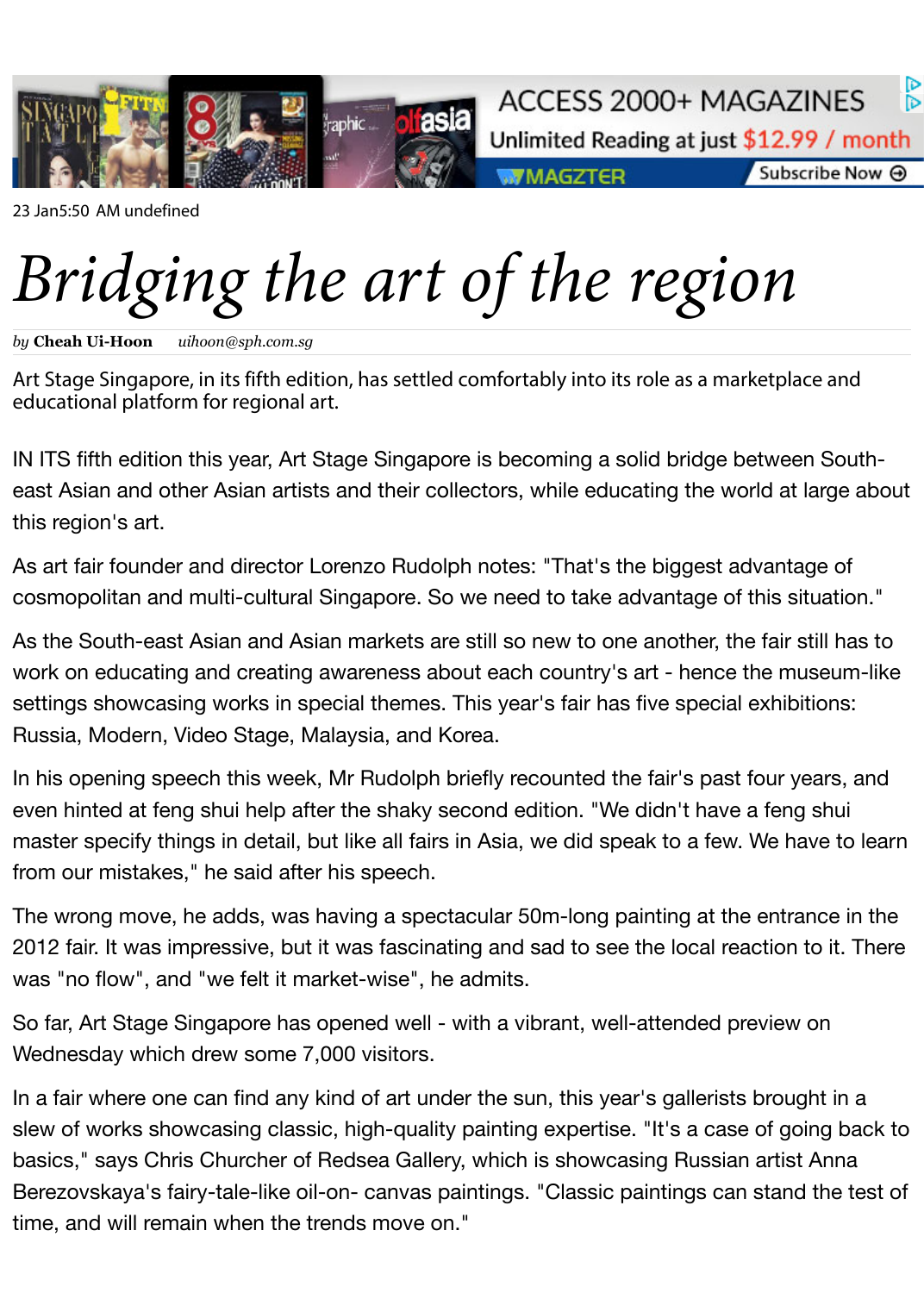It's the first time for the gallery, based in Dempsey Village, in Art Stage. "We have the right artist, with the right paintings," he explains simply, when asked why he chose to take part this year. Berezovskaya had two sell-out solo shows before, at Redsea, and another solo is coming up in May. Her works range in price from S\$16,000 to S\$150,000.

## **Chinese and Japanese**

Galerie Paris-Beijing brought in photographic works, sculptures and installations to the Fair before, but chose Chinese painter Zhu Xinyu's 220x270cm oil-on-canvas as their centrepiece this year. "Because this is a really good piece, and because the 35-year-old artist is really talented," notes Kenny Jo, the director. "So far, we've had a few queries about the price now," he says of the S\$46,000 work. "He uses traditional techniques, but his pieces are more conceptual than realised at first glance."

Japan's Gallery Shinseido also chose to showcase one painter, Tokuro Sakamoto, who makes super realistic yet stylised paintings of clouds and the cityscape at night. "We chose Sakamoto because we brought him before to Singapore about seven years ago. We do feel that the Singapore market might like him," says gallery president Akihiko Hatanaka.

"Sakamoto's technique is quite traditional but to me, he's a contemporary artist and he's doing new Japanese painting. I think the painting skills of Japanese artists are of high standard, and I want to showcase this," he adds. This is also the gallery's first outing at Art Stage Singapore. Sakamoto's acrylic on fine Japanese paper is priced from S\$1,400.

Over at Art Plural Gallery, two artists in solo shows both experiment with ink but in contemporary ways. Chinese artist Nan Qi, for example, still uses ink and rice paper, but paints his subjects in a restrained pop-style manner. "People tend to look for artists with strong skills," says Art Plural's Carole de Senarclens. "Technique cannot lie and you can be doing something interesting, but you can't master it without a good dose of skills, hard work and creativity." Nan Qi's works are priced from S\$12,000.

"High-quality painting will always be an enduring trend," she adds.

## **Malaysian figurative art**

Painting is also emphasised by 16 Malaysian artists in their special exhibition, Being Human. The focus is on figurative painting, says Bayu Otomo Radjikin, one of the founding members of The F Klub, an art collective.

The "F" in their name stands for figurative. The collective is anchored by top Malaysian artists such as Ahmad Zakii Anwar and Jalaini Abu Hassan, but includes young artists Hisyamuddin Abdullah and Fadilah Karim. "We like to think that our works are defining figurative art in Malaysia today . . . that's our intention," says Bayu. A third of their works sold on Wednesday, mainly to Malaysian collectors.